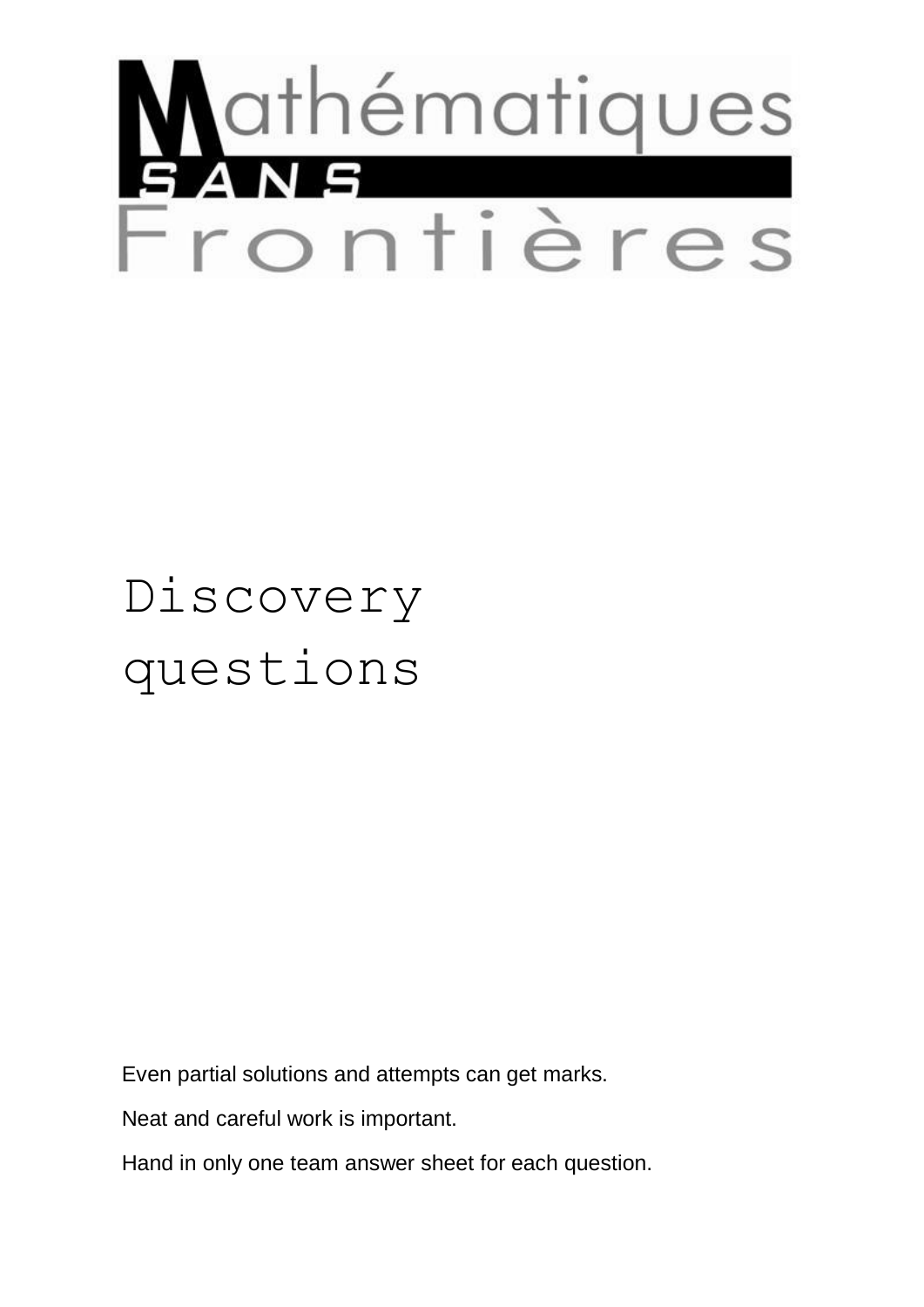#### *Question 1: Funny hat! (7 marks)*

*Give your answer in French, German, Spanish or Italian using a minimum of 30 words.*

Trois clowns, Anatole, Michel et Thomas, ont déposé trois chapeaux rouges et deux chapeaux verts dans leur loge. Avant d'entrer en scène, ils doivent récupérer chacun un chapeau.

Les clowns ne trouvent pas l'interrupteur et la loge est plongée dans le noir. Chacun prend un chapeau au hasard et le pose sur sa tête. Ils sortent de la loge et entrent en scène.

On demande à chaque clown s'il est capable de deviner la couleur de son chapeau.

Anatole regarde les deux autres et dit « Non ». Puis Michel regarde les deux autres et dit « Non ».

Enfin Thomas, qui est aveugle, répond « Oui ».

#### *Expliquer comment ce clown aveugle a pu déterminer la couleur de son chapeau. Quelle est-elle ?*

Drei Clowns, Anatole, Michel und Thomas, haben drei rote Hüte und zwei grüne Hüte in ihrer Garderobe.

Vor ihrem Auftritt muss jeder der drei Clowns einen Hut holen.

Die Clowns finden den Lichtschalter nicht und in der Garderobe ist es dunkel. Jeder nimmt zufällig einen Hut und setzt ihn auf. Sie gehen aus der Garderobe hinaus und treten auf.

Jeder Clown wird gefragt, ob er in der Lage ist, die Farbe seines Hutes zu erraten.

Anatole schaut die beiden anderen an und sagt: "Nein".

Dann schaut Michel die beiden anderen an und sagt: "Nein".

Zuletzt antwortet Thomas, der blind ist: "Ja".

Tres payasos, Anatole, Michel y Thomas, han dejado tres sombreros rojos y dos sombreros verdes en el camerino.

Antes de salir a escena, tienen que coger un sombrero cada uno.

Los payasos no encuentran el interruptor y el camerino está a oscuras. Cada uno coge un sombrero al azar y se lo pone en la cabeza. Salen del camerino y entran en escena.

Preguntamos a cada payaso si es capaz de adivinar el color de su sombrero.

Anatole mira los otros dos y dice "No".

Luego Michel mira los otros dos y dice "No".

Por fin Thomas, que es ciego, dice "Si".

#### *Explica cómo el payaso ciego ha podido adivinar el color de su sombrero. ¿Cuál es?*

Tre clown, Anatole, Michele e Tommaso hanno depositato in camerino tre cappelli rossi e due verdi. Prima di entrare in scena ognuno di loro deve recuperare un cappello.

I clown non trovano l'interruttore e il camerino è completamente al buio.

Tutti prendono un cappello a caso, se lo mettono, poi, escono dal camerino ed entrano sul palcoscenico.

Alla domanda se sono in grado d'indovinare il colore del proprio cappello,

Anatole guarda gli altri due e dichiara : « No ». Michele, a sua volta, guarda gli altri due e dichiara : « No ».

Tommaso, infine, che è cieco risponde : « Sì ».

#### *Erklärt, wie der blinde Clown die Farbe seines Hutes bestimmen konnte. Welche*

*Farbe hat sein Hut?*



*Spiegate come il clown cieco abbia potuto determinare il colore del suo cappello. Qual* 

*è?*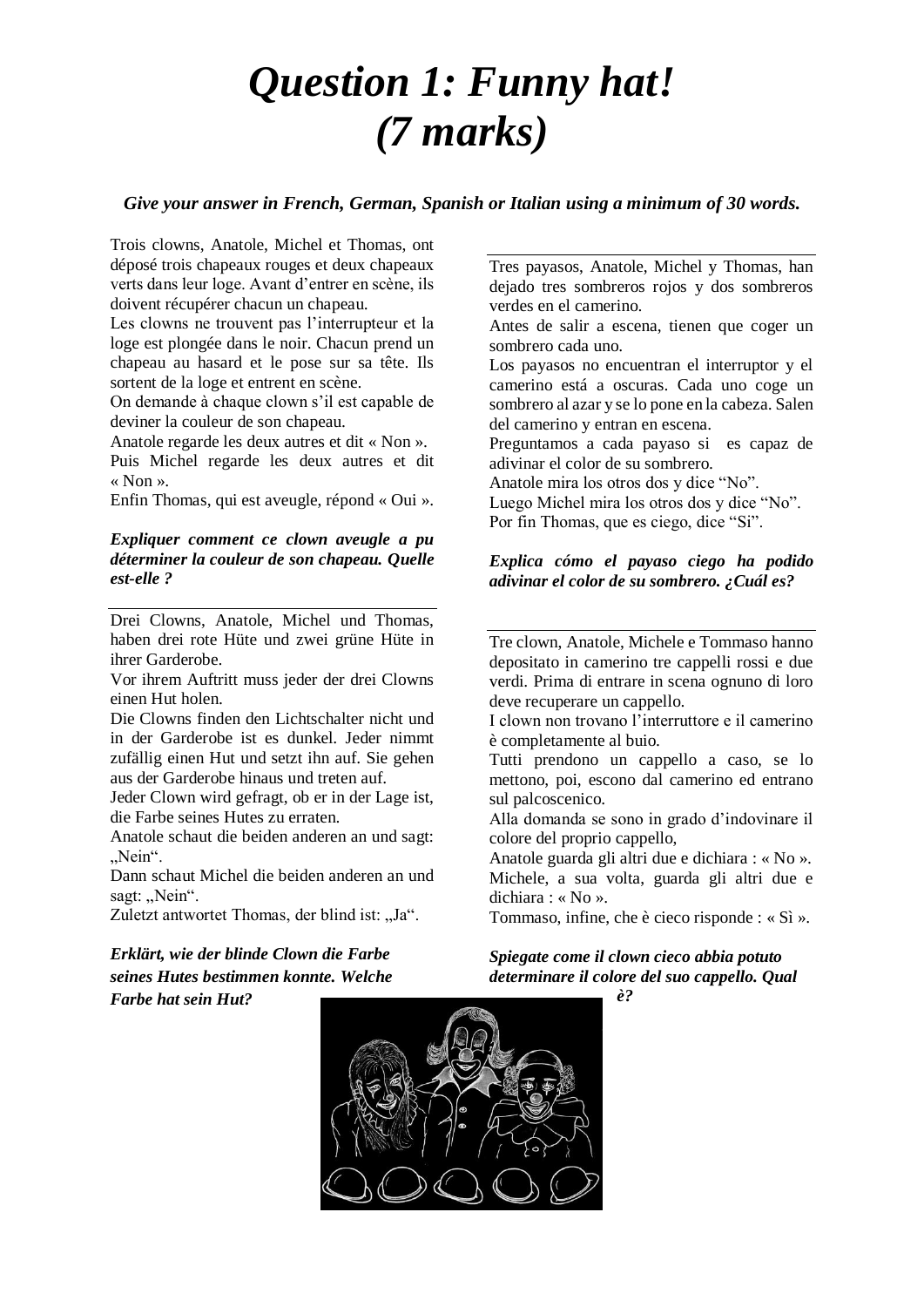#### *Question 2: By Jove (5 marks)*

A treasure was split in two halves and each half was buried somewhere in a street. It is known that the statue of Jupiter, the ancient Roman god, lies equidistant from the two hidden treasures. Each line segment on the map shown represents the streets with the hidden treasures and, the point J represents the location of the statue of Jupiter.

*Create a geometrical figure that shows the possible locations of the two hiding places.*

*Explain.*

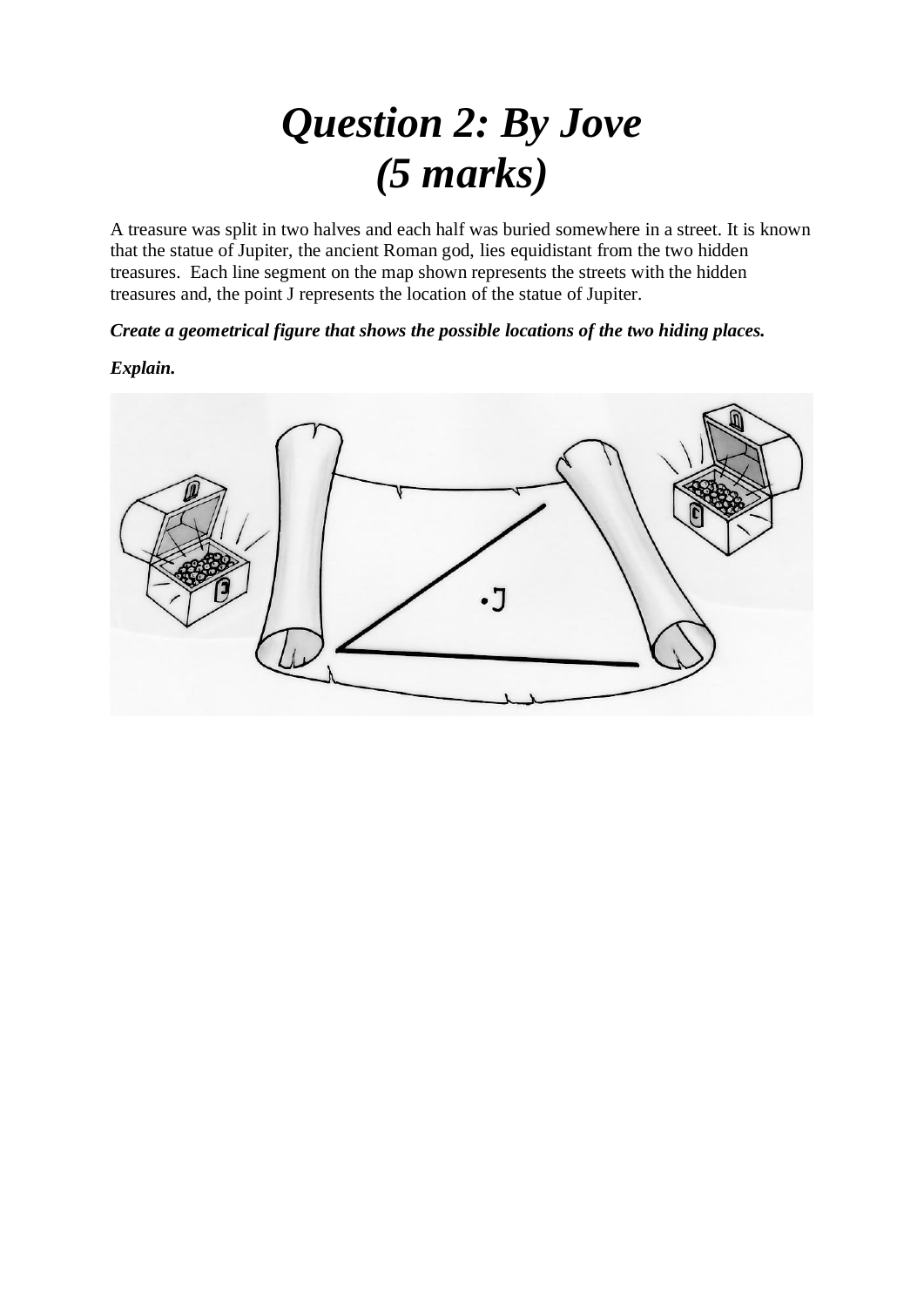## *Question 3: Rolling Raoul (7 marks)*

Raoul draws the following diagrams using a spirograph.

For the first diagram, he creates a large circle of radius 32cm. Within this circle he rotates a disc of radius 8cm without sliding and always in contact with the large circle.

A pen is attached to the perimeter of the small disc and leaves a trace.

The small disc rotates until the pen returns to the start of the trace.

For the complete trace, the pen is in contact with the large circle at four different points.

For the second diagram, Raoul uses a large circle of radius 36cm and a disc of radius 8cm. This time, the pen is in contact with the large circle at nine different points.

*Obtain the number of points of contact if Raoul uses a circle of 30cm and a disc of 9cm.*

*Explain your answer.* 

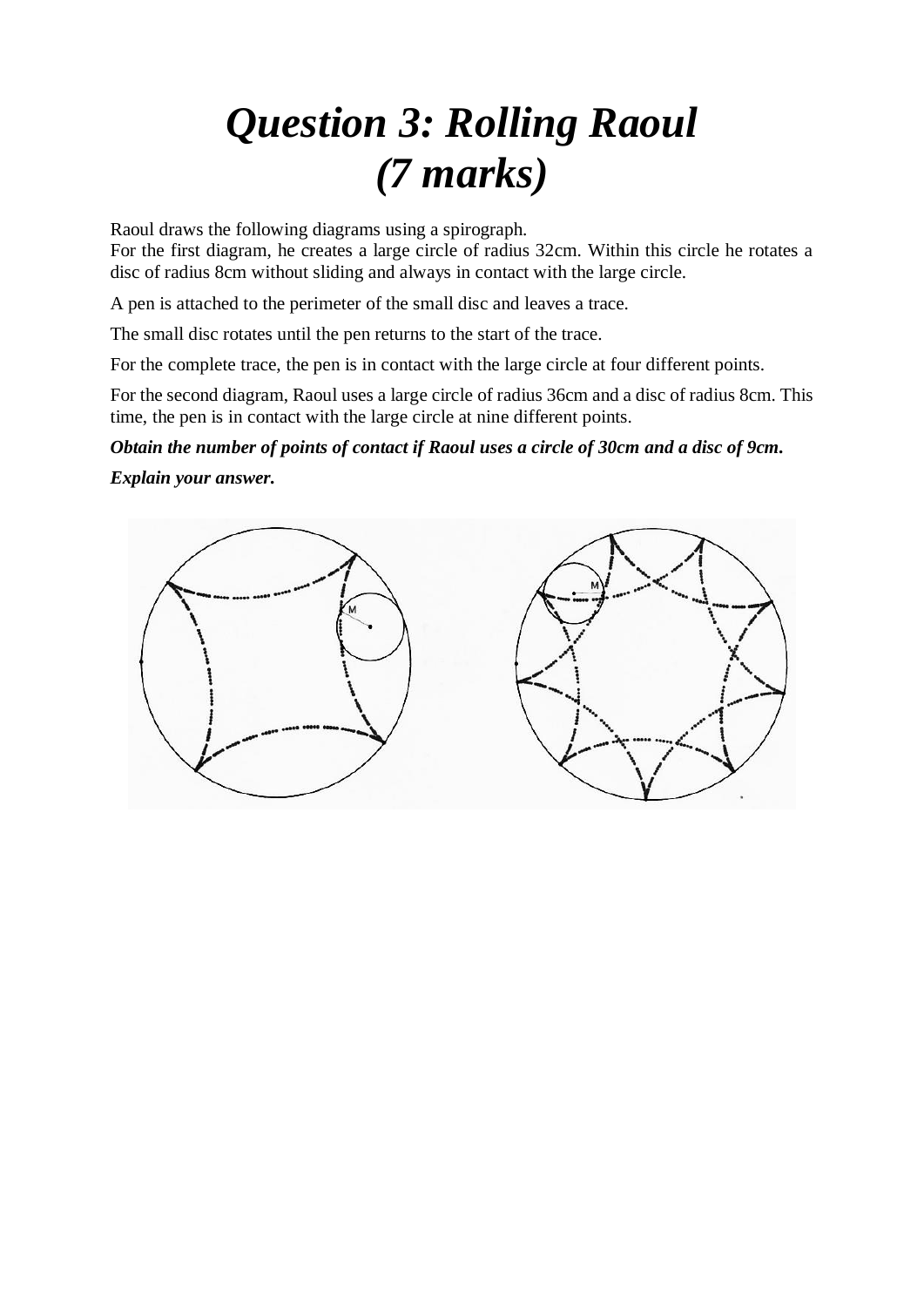### *Question 4: Good flats (5 marks)*

In my building, the flats (apartments) are numbered 1, 2, 3 … starting from the first floor, where each number is used once. Each floor has the same number of flats.

I live on the fifth floor of the building in flat number 65.

*How many flats could there be on each floor? Give all solutions.*

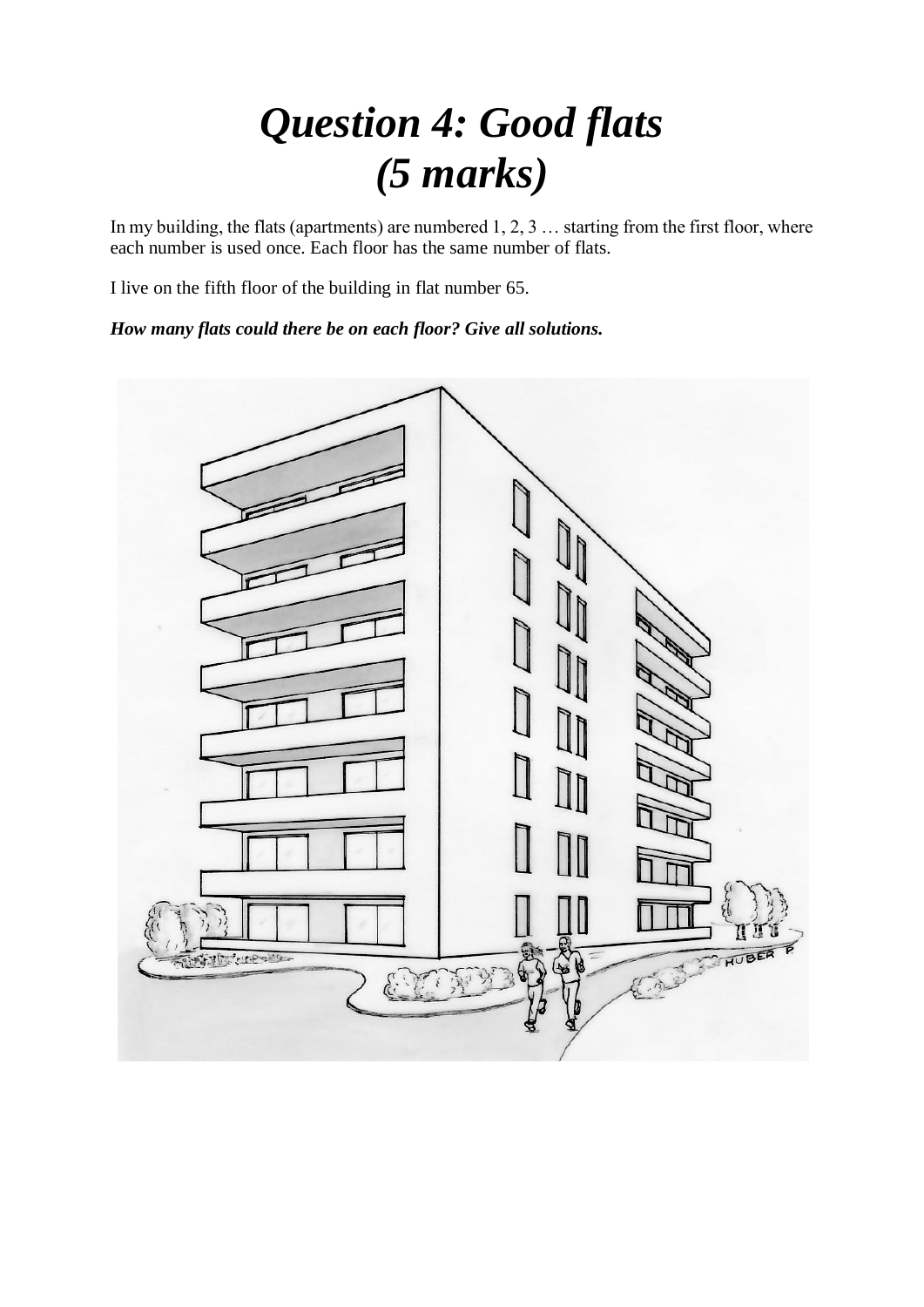#### *Question 5: Net addition (7 marks)*

The sum of the dots of two opposite sides of a die is always equal to 7. Eight identical dice are combined to form a big cube. Part of the net of the big cube is shown below.

The sum of the dots on each face of this big cube is always equal to 14.

#### *Copy and complete the diagram below to show the net of the big cube.*

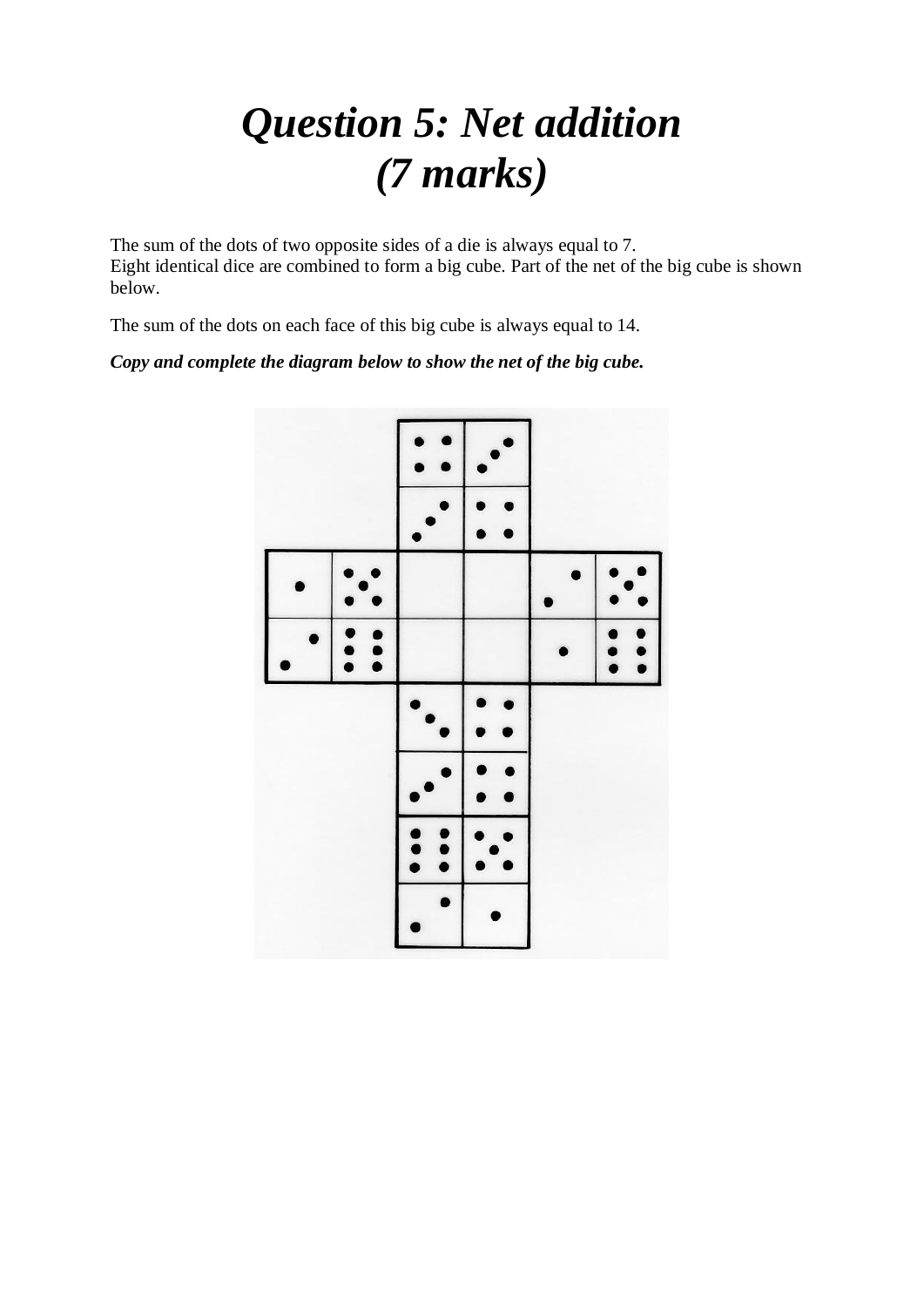#### *Question 6: Spot the gaps (5 marks)*

The grid below shows the sum of each row and column in the greyed-out cells. To complete the grid, you are only permitted to use the numbers 1 to 9. Each number can only appear once in each column and each row.



*Complete the grid.*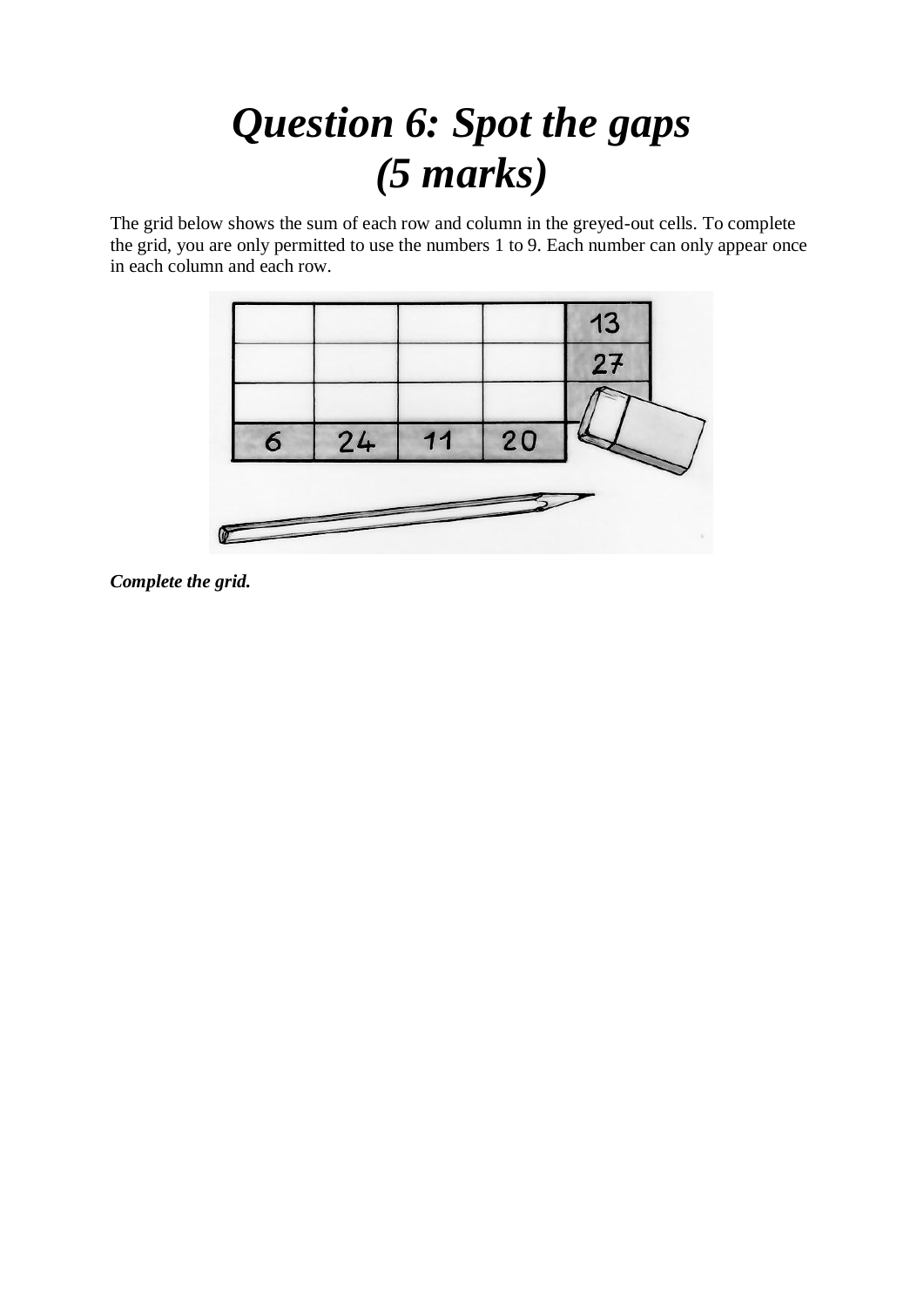### *Question 7: Take to the skies (7 marks)*

The quadrilateral shown is split by its diagonals into four triangles. The area, in square centimetres, of three of the triangles is shown in the picture.

*Calculate the total area of the quadrilateral. Justify your answer.* 

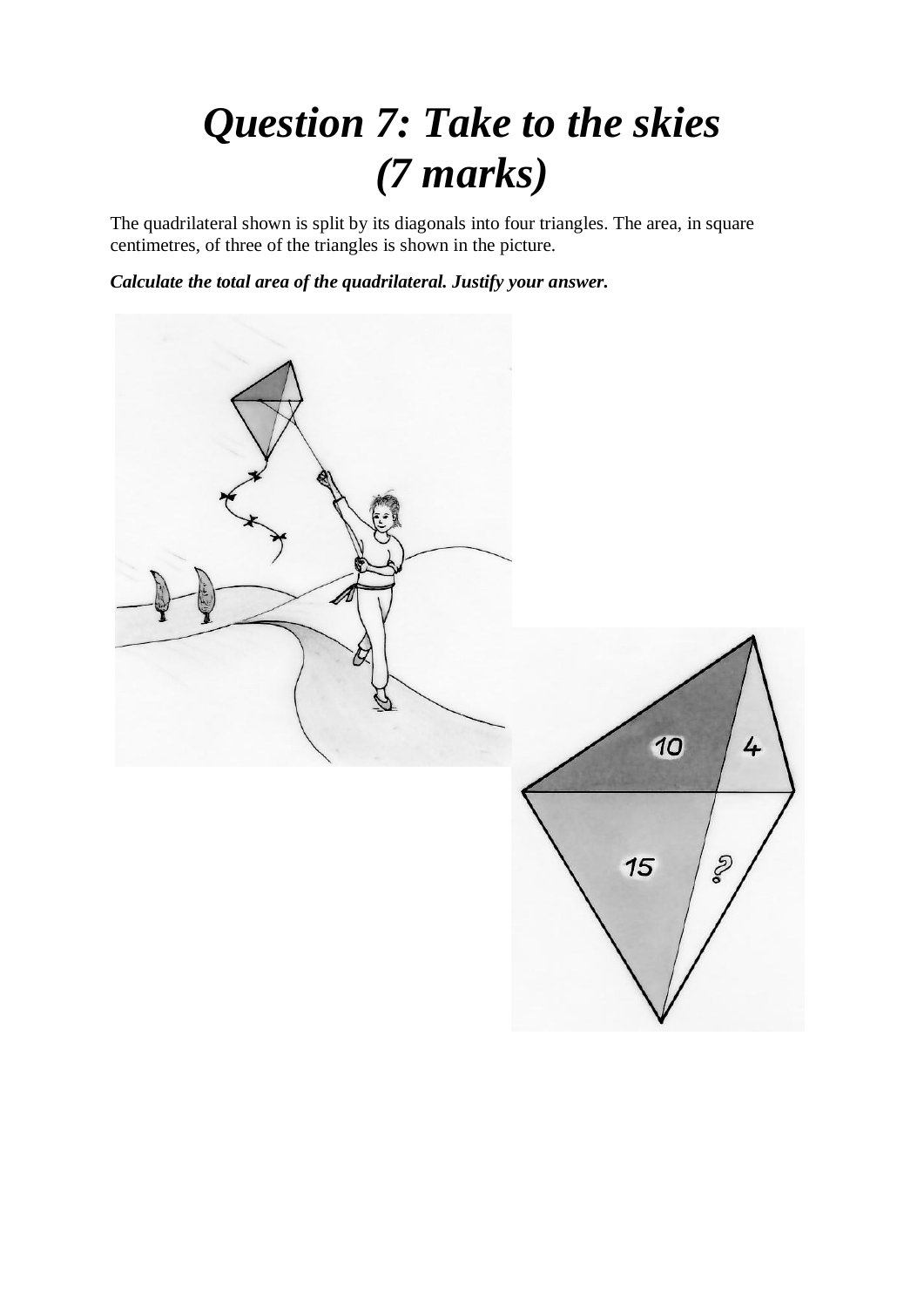### *Question 8: Boxed in! (5 marks)*

A construction game uses identical rectangular planks. The length of each plank is 5 times the height and the breadth is twice the height.

A box is completely filled with 48 planks with no empty space. The interior dimensions of this box are 8cm by 16cm by 30cm.

*Calculate the dimensions of a single plank.*

*Provide two possible arrangements of the 48 planks in this box.* 

 $5<sub>c</sub>$ 

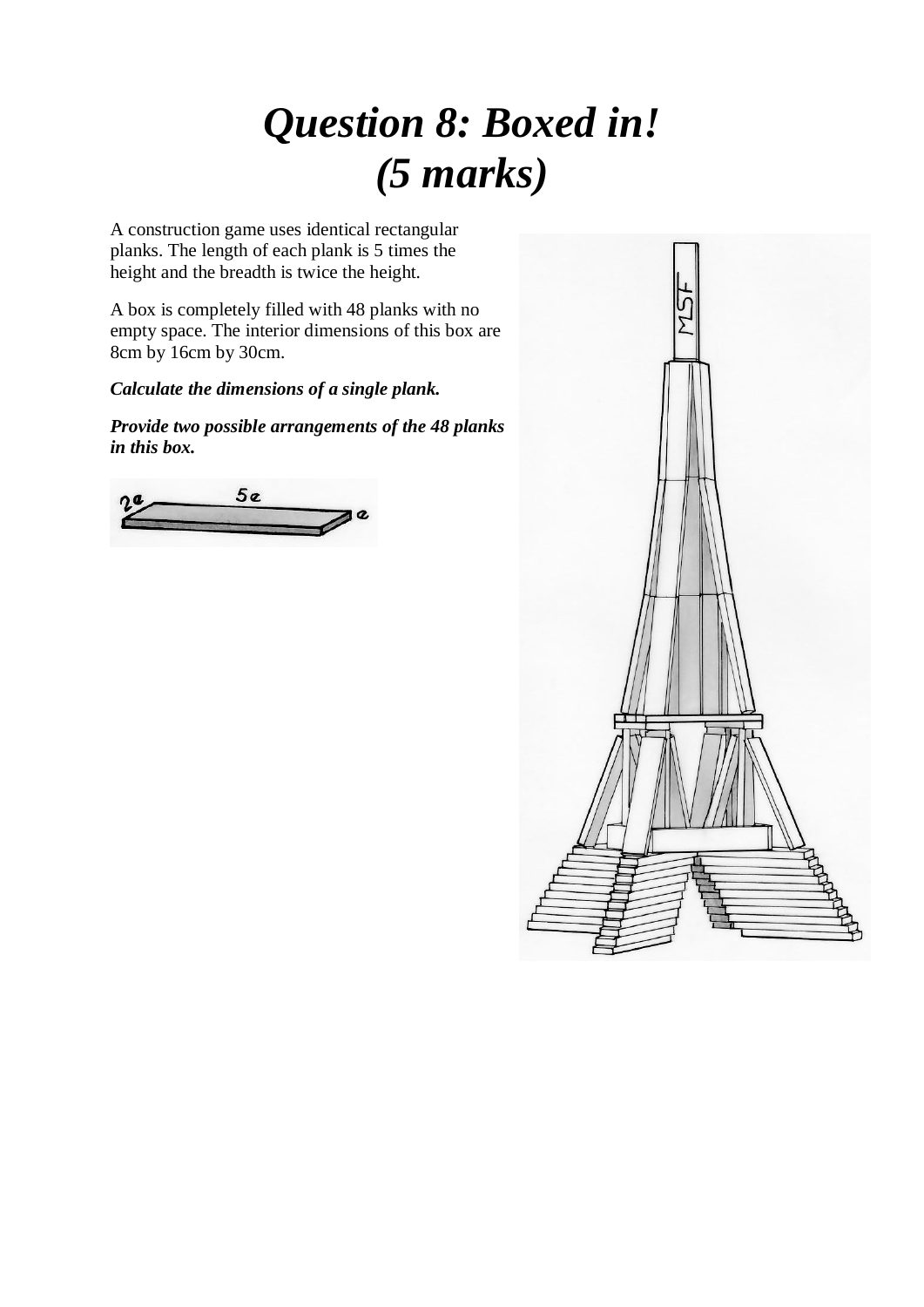## *Question 9: Born in the '90s (7 marks)*

Emile wants to do a puzzle. The lid of the puzzle box has "1000 pieces" written on it.

The puzzle boundary is made up of uneven lines which go roughly in two perpendicular directions and could be considered as a grid.

Emile starts by collecting all the pieces of the boundary. He finds exactly 124 pieces which include all 4 corners.

As he attempts to put the puzzle together, Emile suddenly realises that it is impossible for this puzzle to have 1000 pieces.

*What could be the actual number of pieces of this puzzle, knowing that it is close to 1000? Justify your answer.* 

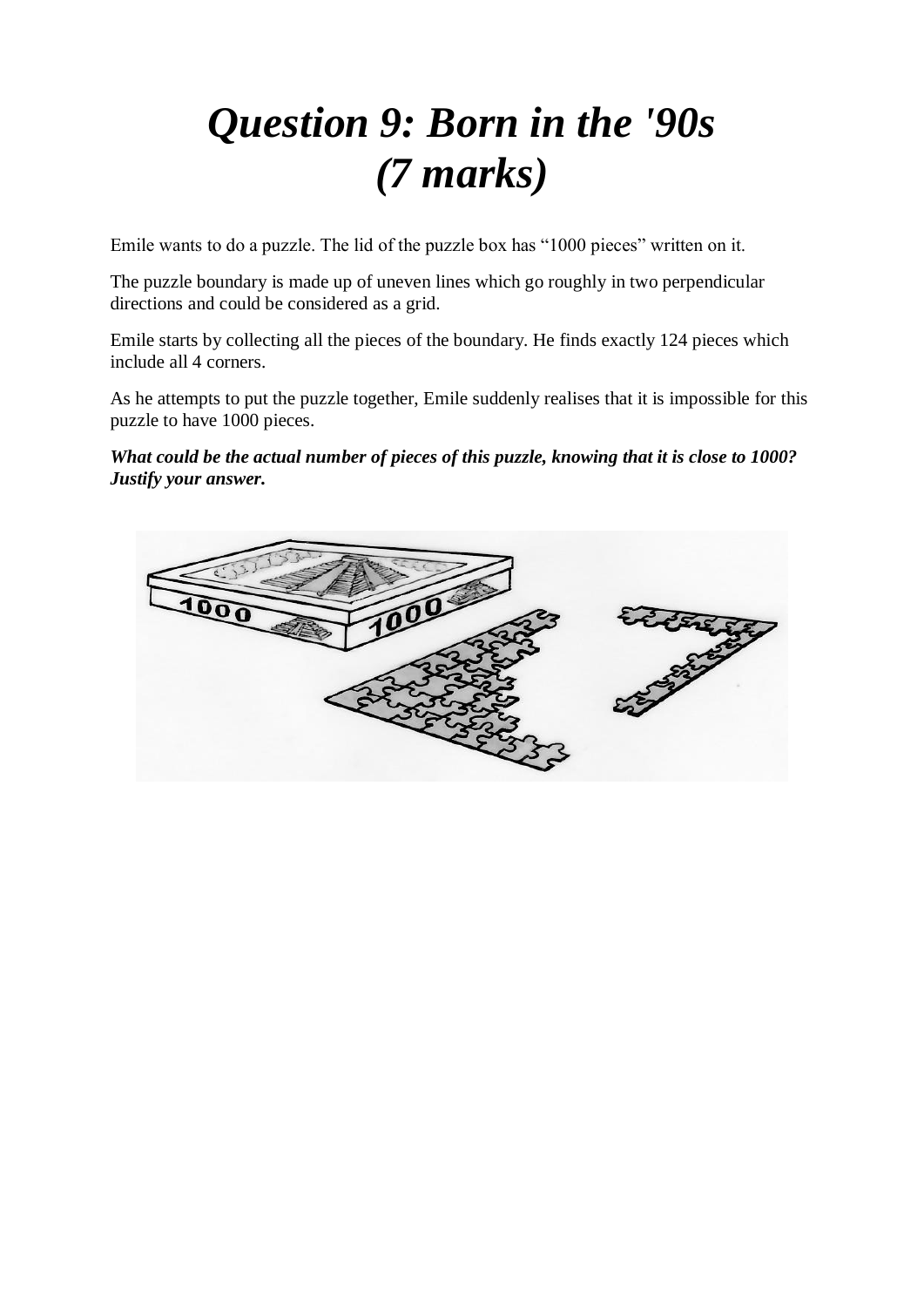### *Question 10: Cat mosaic (10 marks)*

A toymaker is selling a game that is made of 60 identical pieces which together form a mosaic. The pieces are flat and stacked on top of each other in a box, forming an upright structure of 5cm breadth and 6cm length. Each piece has a thickness of 5mm.

A single piece is shown in the picture below.



*Draw the first layer of the box and calculate the minimum length of the box.*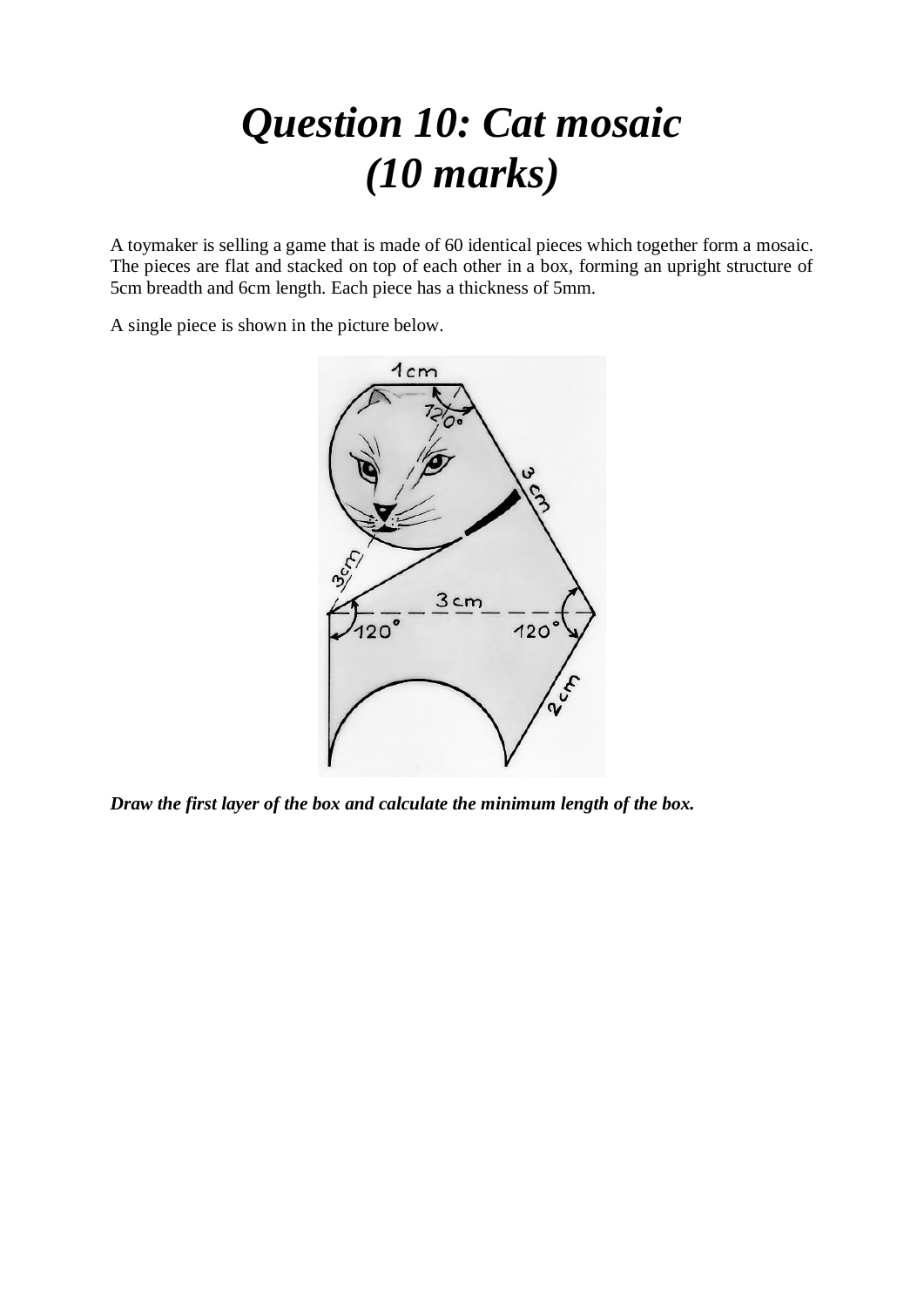#### *Question 11: Splitting hairs Senior classes only (5 marks)*

The picture below shows an extract from the document "Lo Compendion Del Abaco", written in the Occitan language by Frances Pelos in 1492.



Camille and David, neither of whom have a calculator, are trying to understand the value  $32 - \frac{1}{2}$  $\frac{1}{65}$  proposed by Frances Pelos.

Camille says: "It's easy. I know how to calculate the length of the hypotenuse in a rightangled triangle. David replies " $32^2 = 1024$  and  $33^2 = 1089$ . We just need to go from 1024 to 1025."

Justify Camille's statement and complete the method started by David to obtain 32  $\frac{1}{\sqrt{2}}$  $\frac{1}{65}$ .

Note that  $32\frac{1}{12}$  $\frac{1}{65}$  means 32 +  $\frac{1}{65}$  $\frac{1}{65}$ .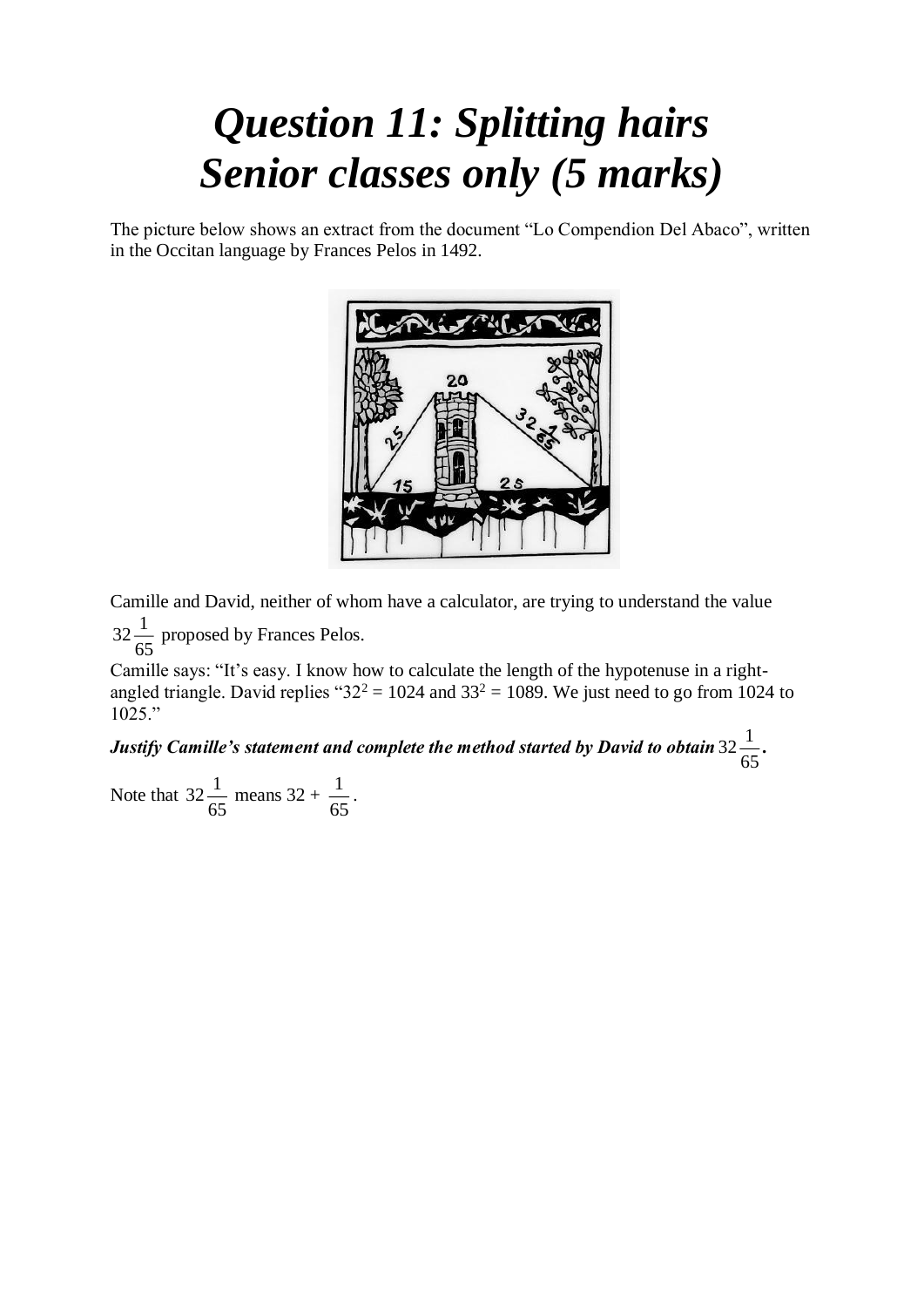### *Question 12: Ride along! Senior classes only (7 marks)*

In France, car registration numbers are created using 2 letters, 3 numbers and then 2 letters such as "AB 038 CD". The number sequence "000" is not used.

On a long trip, Papy keeps his kids occupied by playing a game that uses the 3 numbers on the number plate of the car in front of them.

If the 3 numbers are consecutive numbers, even in the wrong order, Romane scores a point. If the sum of the first and third numbers equals the middle number, Timothy scores a point.

*Which of the kids is more likely to win? Justify your answer.*

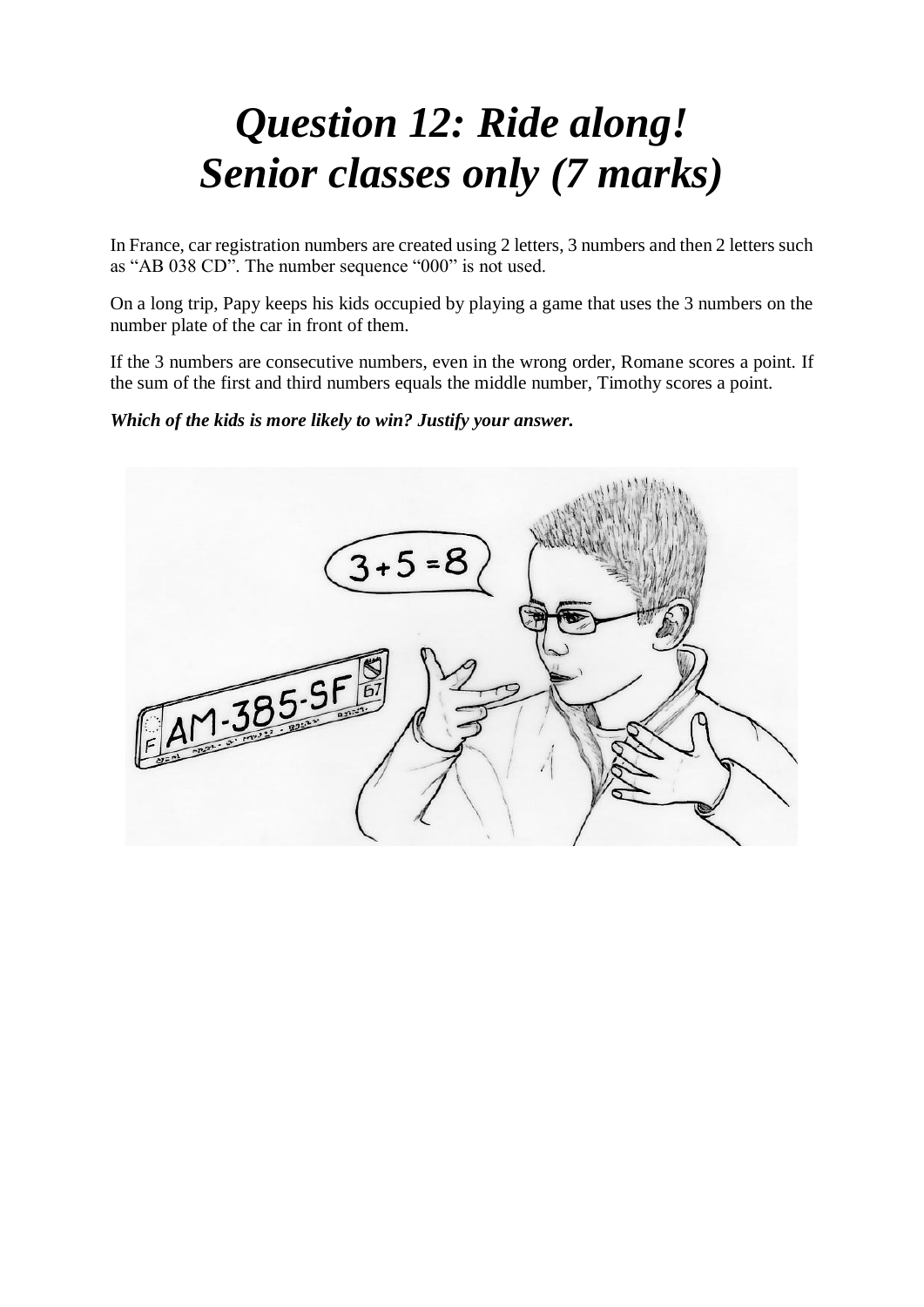#### *Question 13: On foot Senior classes only (10 marks)*

Victor uses a moving walkway to gain time while going through a shopping centre. While on the moving walkway, he walks at his normal pace. It takes him 1 minute and 12 seconds to get from one end of the moving walkway to the other.

One day, he gets on the moving walkway at the wrong end, against its direction of movement. Walking again at his normal pace, it takes him 6 minutes to get from one end of the moving walkway to the other.

The next day, the moving walkway is out of order.

*How long would it take Victor to get from one end of the moving walkway to the other on this day, walking at his normal pace? Justify your answer.*